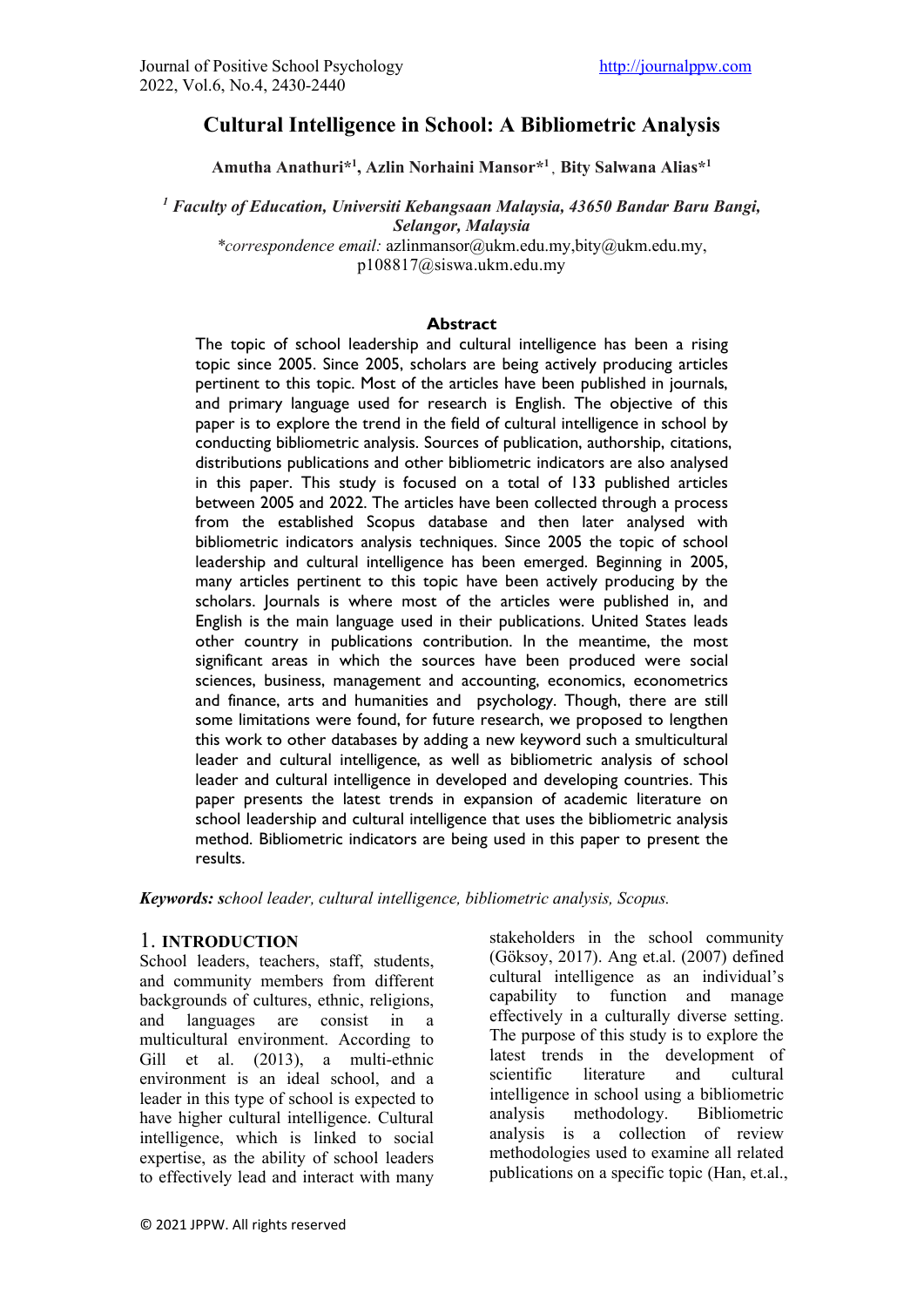2020). The use of bibliometric methods is clearly motivated by the need to assess scientific output and make the results available to policymakers, scientists, and other stakeholders (Ellegaard and Wallin, 2015). By employing the bibliometric method, it also contributes to the body of knowledge about cultural intelligence literature in school.

## **2. LITERATURE REVIEW**

To attain organisational goals, school leaders use critical abilities and requisites to lead culturally diverse teams(Viloria, 2019).Involving school leaders, teachers, students, and the community, researchers have investigated the origins and implications of cultural intelligence in the educational context. (Kathy S., 2016;Velarde, J. M., et al., 2022; Al Dhaheri, A.,2021; Velarde, J. M., et al., 2022; Gultom, S., 2021; Keung et al., 2013; Kadam, R. et al., 2019). The section that follows discusses the development and benefits of having higher cultural intelligence in multicultural environment.

## *Development of Cultural Intelligence*

Intelligence refers to the ability to acquire and apply knowledge and skills, allowing one to effectively adapt to an environment (Ana et.al., 2021). Stenberg (1986) in his book *Metaphor of Mind* conceptualized intelligence as something that resides in different compartments in the human context, enabling the understanding of four macro allocations such as biological, cognitive, motivational and behaviour. However, cultural intelligence (CQ) was conceptualized by professors P.C Earley and Soon Ang in 2003 as a capability to function effectively in situations characterized by cultural diversity ( Earley and Ang, 2003). Research on CQ became noticeable when Ang et al. (2007) introduced the four-factor scale (CQS). According to Early and Ang (2003), the characteristics of CQ are conceptualized into four dimensions; metacognitive, cognitive, motivational, and behavioural. Metacognitive CQ refers to one's mental process to learn and understand cultural knowledge. Someone with high metacognitive CQ will realize, assume and

adapt to other cultures' preferences (Triandis, 2006). Cognitive CQ refers to the knowledge regarding norms, practices, and customs in different cultures acquires from personal education and experiences (Ang et., 2007). Knowledge about economics, laws and social system in different cultures and subcultures are considered cognitive CQ (Triandis, 2000). According to Brislin et al. (2006), an individual with high cognitive CQ understand the similarity and the differences among different cultures. The ability to learn cultural differences and to function in certain cultural situations is referred to as motivational CQ (Ang et., 2007).

People with high motivational CQ are intrinsically motivated by the new cultural situation. The fourth dimension is behavioural CQ which is defined as one's ability to show appropriate verbal and non-verbal actions when interacting with people from a different culture ( Early and Ang 2003). Someone with a high behavioural CQ level has wider verbal and non-verbal abilities and is capable to act accordingly to any situations they face, such as selecting appropriate words, tones, gestures and facial expressions (Gudykunst et.al., 1988).

# *Benefit of Cultural Intelligence*

Cultural intelligence is the capability to cross boundaries and prosper in multiple cultures. It is about taking time to understand and adapt to different cultural norms. It is beneficial to develop cultural intelligence as it implies a greater access to more resources, knowledge, and talent. It helps to work effectively and get along easily with anyone from a different culture and background. It gives them the confidence to operate successfully in a wide range of settings (Musa et al., 2021). Individuals with high CQ work effectively in workplaces characterised by diversity (Earley & Ang, 2003) and display good moral judgement, sound decision-making ability, and effective adaptation (Earley et. al., 2006).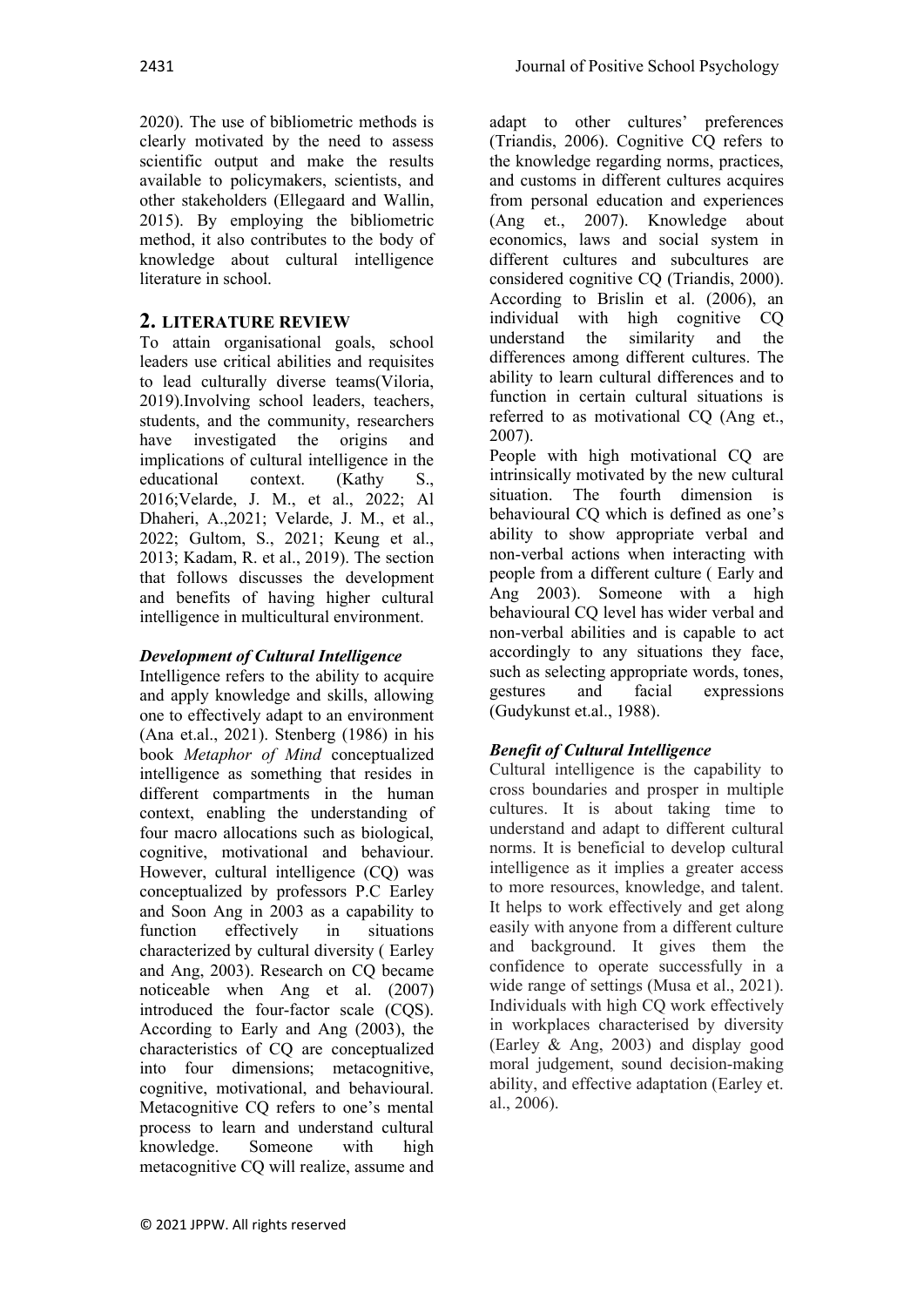# **3. METHODS**

This paper is intended to evaluate the latest trends in the expansion of scholarly literature on school leadership and cultural intelligence using the bibliometric analysis methodology. Bibliometric indicators are being used in this paper to report the results.

## *Bibliometrics Analysis*

Bibliometrics examines formal characteristics of knowledge domains using mathematical and statical technique (de Bellis, 2009). The bibliometric survey of this paper is to add to the existing analyses of school leadership and cultural intelligence by focusing on the overall intellectual structure of this knowledge domain through Scoupus database.

This study used 133 source documents identified by keyword search and combining the analysis of the citations among the, along with the citation and<br>publication counts. Citation and publication counts. Citation and publication counts are the two most basic bibliometric measures as stated by Martin & Daim, (2008). These documents represent every school leadership and cultural intelligence in the English Language between 2005and 2022. More precisely, the literature containing the term " school leadership" and "cultural intelligence," in the title stored in the Scopus scholarly database.

## *Source and data collection*

The Scopus database was utilized to extract the necessary data t0 present a bibliometric analysis. The most significant factor of Scopus is its ability to offer a direct and simple bibliometric indicators (Sweileh et al, 2018). Scopus database is one of the most outstanding academic database with approximately 1348 titles. Scopus database also employed in this study as the primary source for the data collection. The topical range of this review was delimited 'school leadership' and 'cultural intelligence'. In operational terms, the authors followed PRISMA (Preferred Reporting Items for Systematise Reviews and Meta-Analyses) guidelines for the guidelines for the document search as shown in figure 1 (Moher et al.,2010). A series of search were carried out which used various combinations of following<br>
keywords string: TITLE-ABS-KEY string: TITLE-ABS-KEY<br>leader\*" AND "cultural ("school intelligence").

This Scopus searches generated a total of 133 documents (see Figure 1) and the search was conducted on March 29, 2022. There is no filtration involved on the list of 133 documents. Thus, the total of all<br>133 documents were analysed 133 documents were analysed comprehensively using bibliometrics tools namely Harzing Publish or Perish, and Microsoft Excel for further analysis.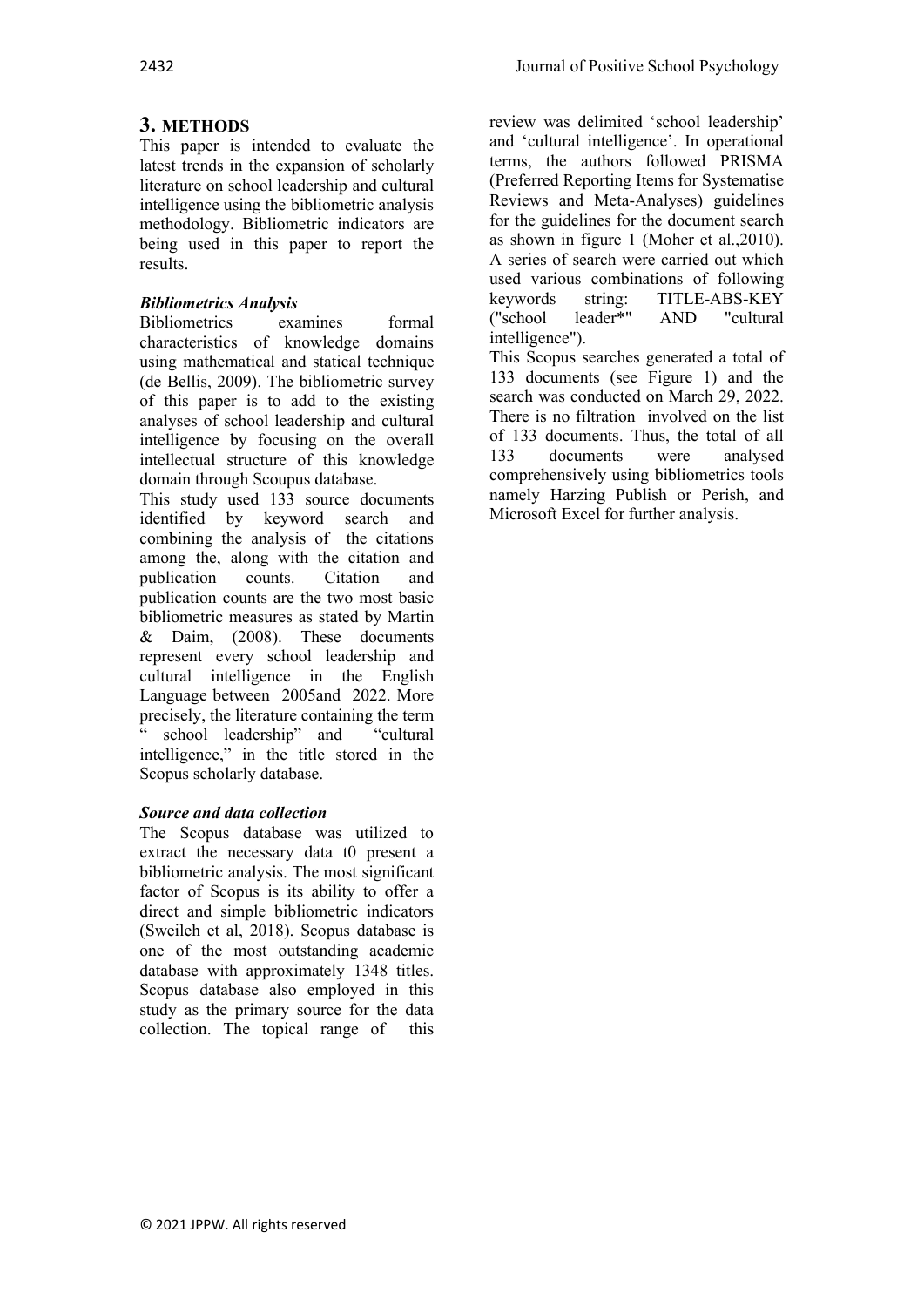

#### **Figure 1** PRISMA Flow Diagram *Source: Adapted from Moher et al., (2010).*

## **4. RESULT AND DISCUSSION**

The following attributes used to extract the academic works for this analysis; research productivity, document and source type, the language of document, subject area, distribution of publication by countries,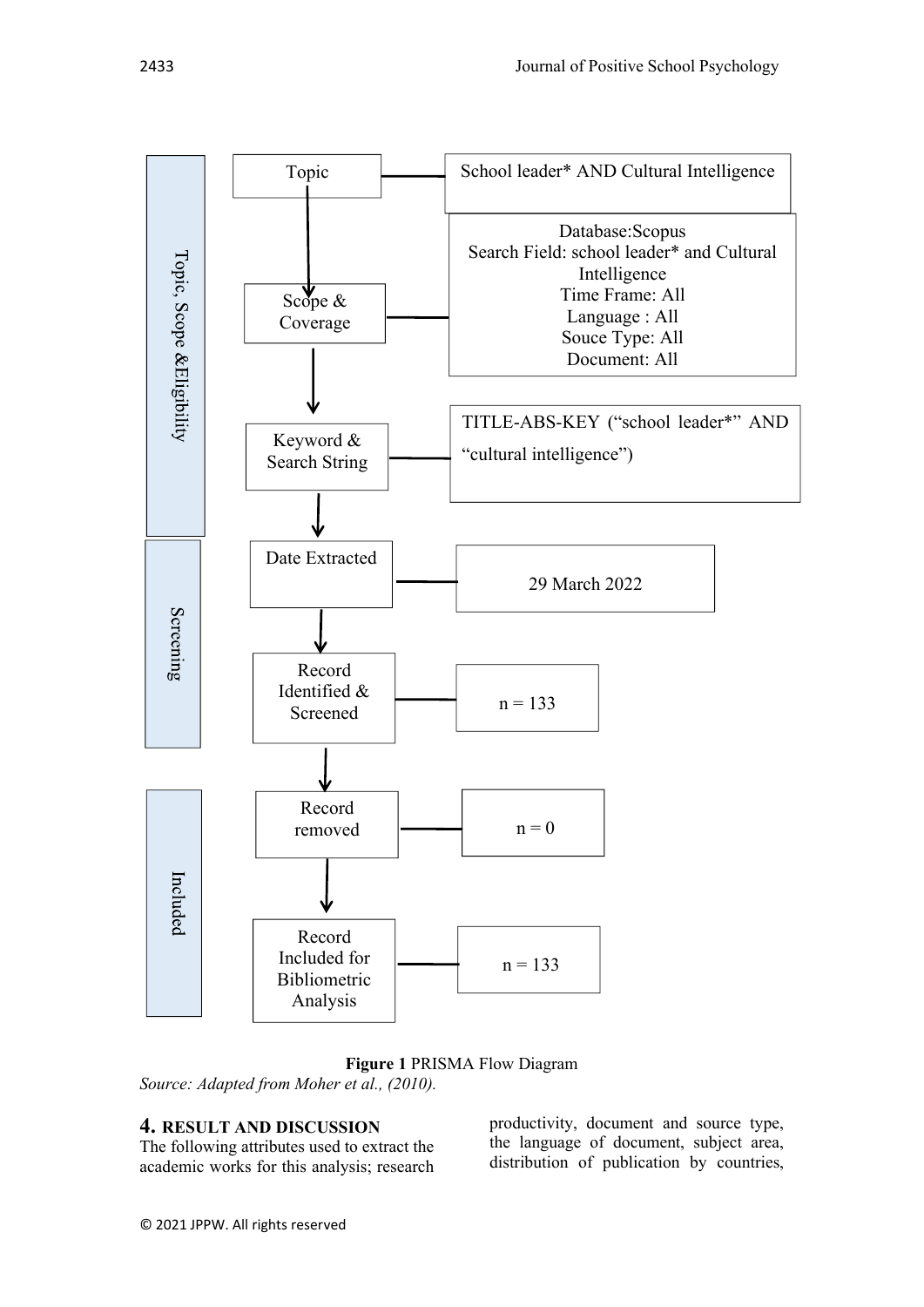most active institutions, citation metric analysis and authorship analysis.

### *Document Profile*

Table 1 shows the number of publications distributes in five different document types. Most documents were publishes as either article or book chapter which dominates by 82.71%of overall profiles. In term of document sources, 78.20% (104) were in journals, 20.30% in book while two were in conference proceeding as shown in Table 2.

Table 3 shows Language used to<br>publish the documents. Only two documents. Only two languages identified from the collected data, English ( 132) and Portuguese (1). English was the main language used in the documents on school leadership and cultural intelligence.

| <b>Document Type</b> | <b>TP</b> | $\frac{6}{9}$ |
|----------------------|-----------|---------------|
| Article              | 96        | 72.18%        |
| <b>Book Chapter</b>  | 14        | 10.53%        |
| Book                 | 13        | 9.77%         |
| Review               | −         | 5.26%         |
| Conference Paper     | 3         | 2.26%         |
| Total                | 133       | 100.00%       |

Table 1. Type of documents

|  | Table 2. Document Source |  |
|--|--------------------------|--|
|--|--------------------------|--|

| <b>Source Type</b>    | TР  | $\frac{0}{0}$ |
|-----------------------|-----|---------------|
| Journal               | 104 | 78.20%        |
| <b>Book</b>           | າາ  | 20.30%        |
| Conference Proceeding |     | $1.50\%$      |
| Total                 | 133 | 100.00%       |

Table 3. Languages

| Language   | TP  | $\frac{6}{9}$ |
|------------|-----|---------------|
| English    | 132 | 99.25%        |
| Portuguese |     | $0.75\%$      |
| Total      | 133 | 100.00%       |

#### *Subject Area Analysis*

Table 4 shows the publications based on topic area. It shows that the largest number of publications were grouped under "social sciences" with a total of 89 66.92) publications. Second largest was in "business, management and accounting (45.86%), economics, econometrics and finance" (10.53%), while "arts and humanities" and

" psychology" contributed same amount of publications for this analyses (9.77%) each. "engineering" also contributed 7 publications while the rest like " computer science", "decision sciences", "earth and planetary sciences", "environmental science", "health professions", "medicine", and "multidisciplinary" have produced 5 and below publications.

Table 4. Topic Area

| <b>Subject Area</b>                 | TР | $\frac{0}{0}$ |  |
|-------------------------------------|----|---------------|--|
| Social Sciences                     | 89 | 66.92%        |  |
| Business, Management and Accounting | 61 | 45.86%        |  |
| Economics, Econometrics and Finance | 14 | 10.53%        |  |
| <b>Arts and Humanities</b>          | 13 | 9.77%         |  |
| Psychology                          |    | 9.77%         |  |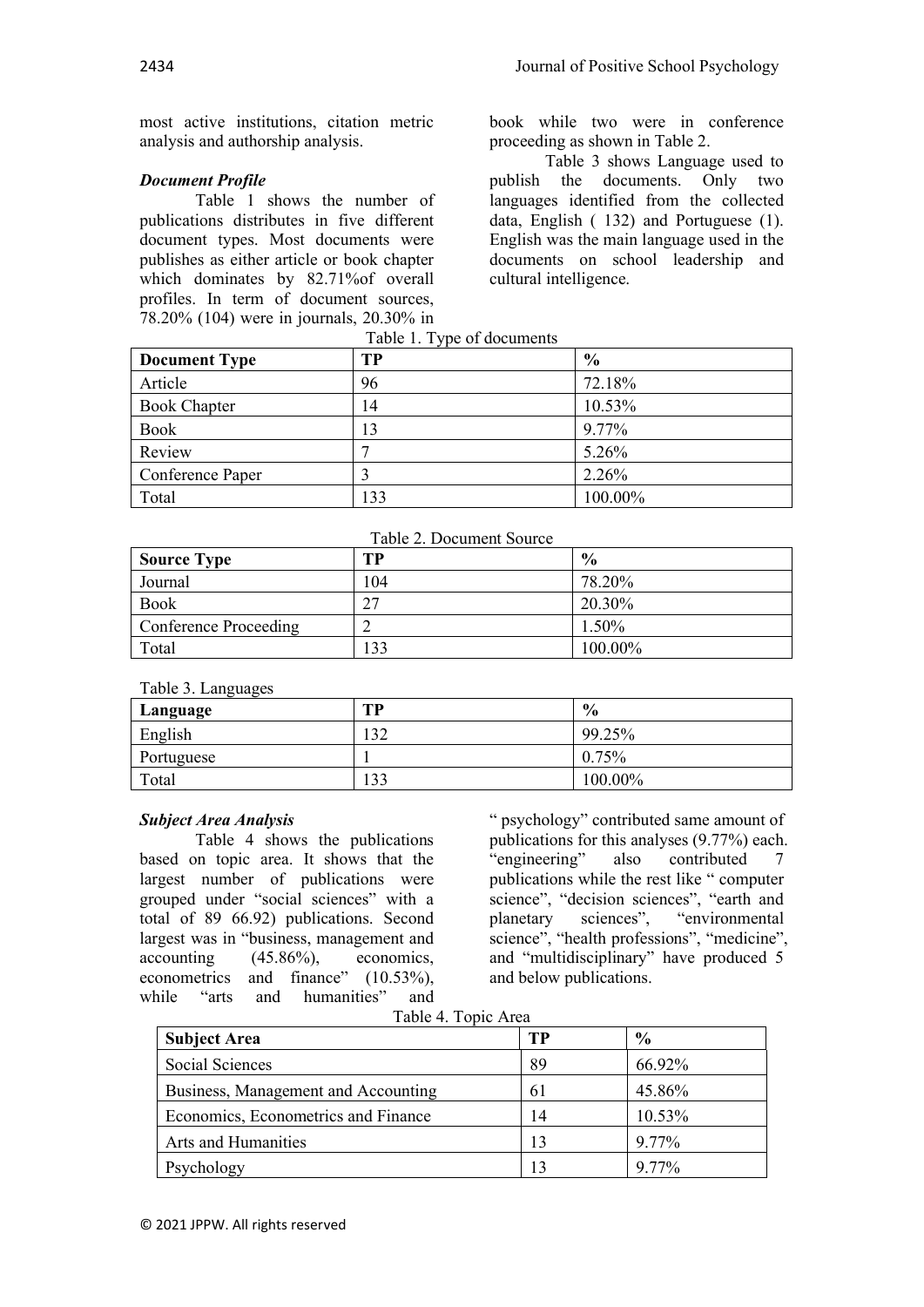| Engineering                  | 5.26% |
|------------------------------|-------|
| Computer Science             | 3.76% |
| <b>Decision Sciences</b>     | 1.50% |
| Earth and Planetary Sciences | 0.75% |
| <b>Environmental Science</b> | 0.75% |
| Health Professions           | 0.75% |
| Medicine                     | 0.75% |
| Multidisciplinary            | 0.75% |

#### *Publication Year*

Figure 2 presents the publicationyear distribution. The publications were mostly produced (32 ) in 2021, followed by 21 publications in 2020. The trend of publications had been increasing since 2005.



### *Producing Country*

There were 52 countries published their documents related to this topic. It included 6 publications by an undefined country. Top three countries which produced more documents were United State 28.57% ( 38/133), United Kingdom 11.28% (25/133) and Australia 6.77% (9/133). A filled map of publications by country is shown in figure 3.

| Table 5. Publications by Countries |  |  |
|------------------------------------|--|--|
|------------------------------------|--|--|

| Country                     | <b>TP</b> | $\frac{0}{0}$ |  |
|-----------------------------|-----------|---------------|--|
| <b>United States</b>        | 38        | 28.57%        |  |
| United Kingdom              | 15        | 11.28%        |  |
| Australia                   | 9         | 6.77%         |  |
| India                       | 8         | $6.02\%$      |  |
| Indonesia                   | 8         | $6.02\%$      |  |
| South Africa                | 8         | 6.02%         |  |
| <b>United Arab Emirates</b> | 8         | 6.02%         |  |
| China                       |           | 5.26%         |  |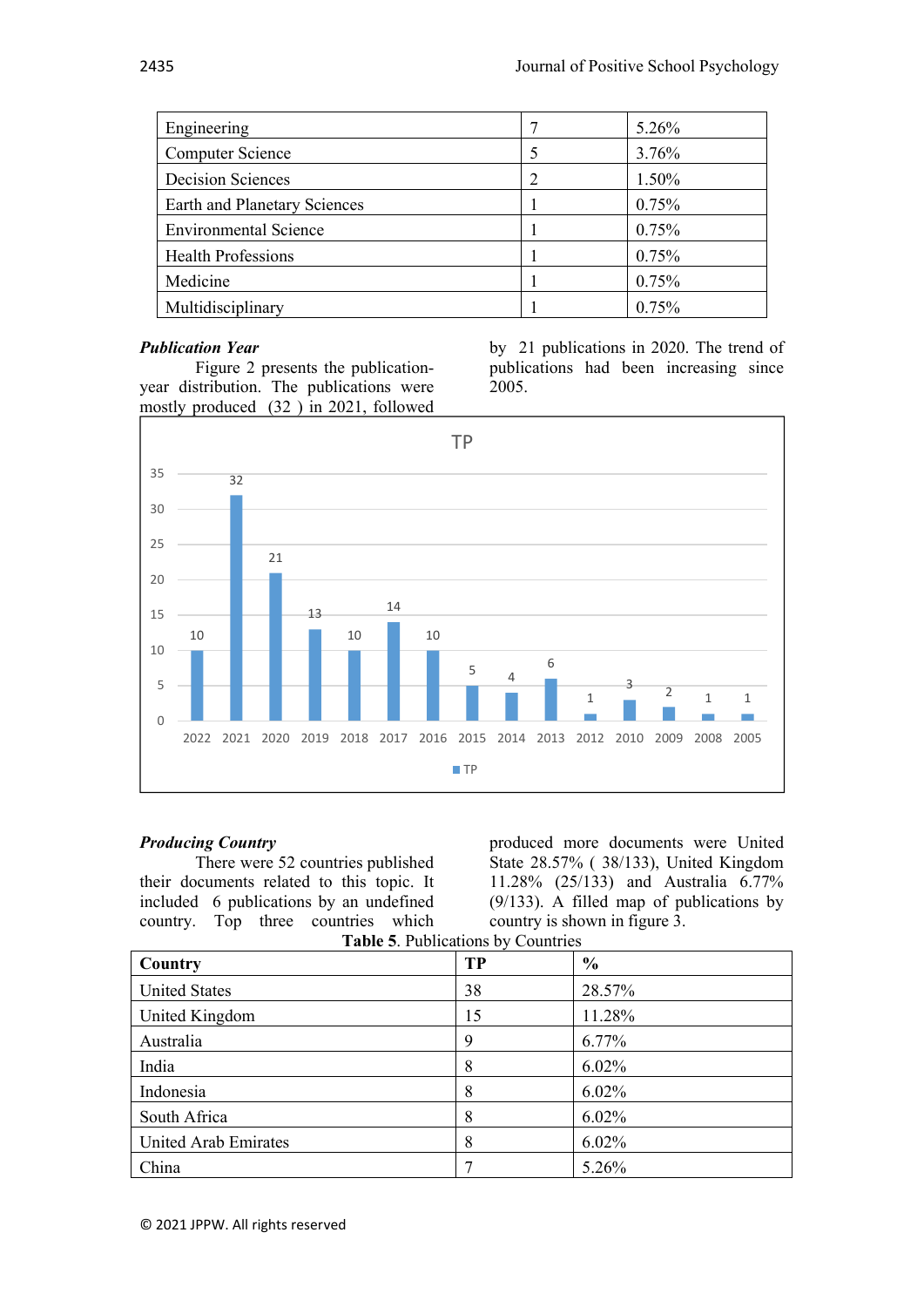

**Figure 3**. Filled map of the Total 133 Publications Produces by 52 countries.

#### *Author's Contribution*

| Table 6. Authors      |                |               |  |
|-----------------------|----------------|---------------|--|
| <b>Author Name</b>    | <b>TP</b>      | $\frac{0}{0}$ |  |
| Aldhaheri, A.         | 3              | 2.26%         |  |
| Bafadal, I.           | 3              | 2.26%         |  |
| Brion, C.             | 3              | 2.26%         |  |
| Charoensukmongkol, P. | $\overline{3}$ | 2.26%         |  |
| Frías-Jamilena, D.M.  | 3              | 2.26%         |  |
| Sabiote-Ortiz, C.M.   | $\overline{3}$ | 2.26%         |  |
| Velarde, J.M.         | $\overline{3}$ | 2.26%         |  |
| Adams, D.             | $\overline{2}$ | 1.50%         |  |
| Arifin, I.            | $\overline{2}$ | 1.50%         |  |
| Barakat, M.           | $\overline{2}$ | 1.50%         |  |
| Beerli-Palacio, A.    | $\overline{2}$ | 1.50%         |  |
| Effendi, Y.R.         | $\overline{2}$ | 1.50%         |  |
| Martín-Santana, J.D.  | $\overline{2}$ | 1.50%         |  |
| McArthur, S.          | $\overline{2}$ | 1.50%         |  |
| Nelson, D.B.          | $\overline{2}$ | 1.50%         |  |
| Puyod, J.V.           | $\overline{2}$ | 1.50%         |  |
| Shah, S.              | $\overline{2}$ | 1.50%         |  |
| Solomon, A.           | $\overline{2}$ | 1.50%         |  |
| Steyn, R.             | $\overline{2}$ | $1.50\%$      |  |
| Sudana, I.N.D.        | $\overline{2}$ | 1.50%         |  |
| Tan, P.L.             | $\overline{2}$ | 1.50%         |  |
| Tang, H.W.V.          | $\overline{2}$ | 1.50%         |  |
| Tharapos, M.          | $\overline{2}$ | 1.50%         |  |
| Wibbeke, E.S.         | $\overline{c}$ | 1.50%         |  |
| Yin, M.S.             | $\overline{2}$ | 1.50%         |  |

© 2021 JPPW. All rights reserved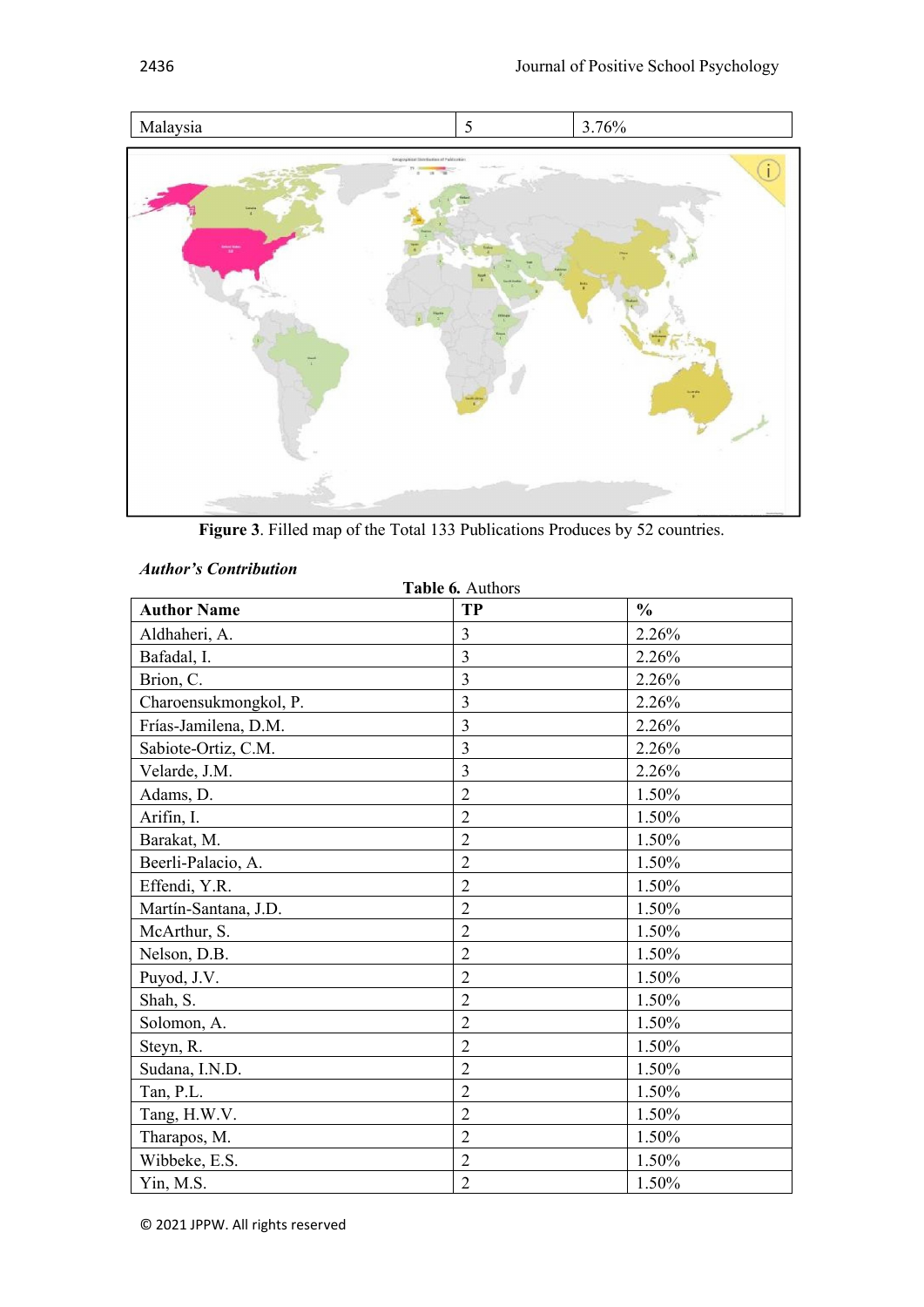| Abbas, A.           | 0.75% |
|---------------------|-------|
| Abdulmuhsin, A.A.   | 0.75% |
| Abuarrah, S.        | 0.75% |
| Acar, O.A.          | 0.75% |
| Adha, M.A.          | 0.75% |
| Adhar Wisandiko, F. | 0.75% |
| Afsar, B.           | 0.75% |

Table 6 shows the authors contribution to the publication for school leader\* and cultural intelligence since 2005. Aldhaheri, A., Bafadal, I., Brion, C., Charoensukmongkol, P.,Frías-Jamilena, D.M., Sabiote-Ortiz, C.M. and Velarde, J.M have contributed 3 documents each. The rest produced 2 and 1 publication each.

### *Most influential institutions*

**Table 7**. Most influencial institutions

| Institution                                               | <b>TP</b>      | $\frac{0}{0}$ |
|-----------------------------------------------------------|----------------|---------------|
| Abu Dhabi University                                      | 6              | 4.51%         |
| University of South Africa                                | $\overline{4}$ | 3.01%         |
| Thailand National Institute of Development Administration | 3              | 2.26%         |
| University of Dayton                                      | $\overline{3}$ | 2.26%         |
| <b>Assumption University, Bangkok</b>                     | $\overline{3}$ | 2.26%         |
| Universidad de Granada                                    | $\overline{3}$ | 2.26%         |
| <b>Sultan Qaboos University</b>                           | $\overline{3}$ | 2.26%         |
| Universitas Negeri Malang                                 | 3              | 2.26%         |
| University of Palmas de Gran Canaria                      | $\overline{2}$ | 1.50%         |
| <b>RMIT University</b>                                    | $\overline{2}$ | 1.50%         |
| King's College London                                     | $\overline{2}$ | 1.50%         |
| <b>Auburn University</b>                                  | $\overline{2}$ | 1.50%         |
| Texas A&M University                                      | $\overline{2}$ | 1.50%         |
| University of Melbourne                                   | $\overline{2}$ | 1.50%         |
| Ming Chuan University                                     | $\overline{2}$ | 1.50%         |
| Universiti Malaya                                         | $\overline{2}$ | 1.50%         |
| University of Leicester                                   | $\overline{2}$ | 1.50%         |
| Hsing Wu University                                       | $\overline{2}$ | 1.50%         |
| Durham University Business School                         | $\overline{2}$ | 1.50%         |
| <b>Griffith Business School</b>                           | $\overline{2}$ | 1.50%         |
| The Leadership Alliance Inc.                              | 1              | 0.75%         |
| Berlin                                                    | 1              | 0.75%         |
| Kenya Institute of Education                              | 1              | 0.75%         |
| Latin American Faculty of Social Sciences                 | 1              | 0.75%         |
| Ministry of Higher Education                              | 1              | 0.75%         |
| Ministry of Education                                     | 1              | 0.75%         |
| <b>Buffalo State University</b>                           | $\mathbf{1}$   | 0.75%         |
| University of Alabama                                     | 1              | 0.75%         |
| Forum for Emotional Intelligence Learning FEIL            | $\mathbf{1}$   | 0.75%         |
| Shri Dharmasthala Manjunatheshwara Institute              |                |               |
| for Management Development SDMIMD                         | 1              | 0.75%         |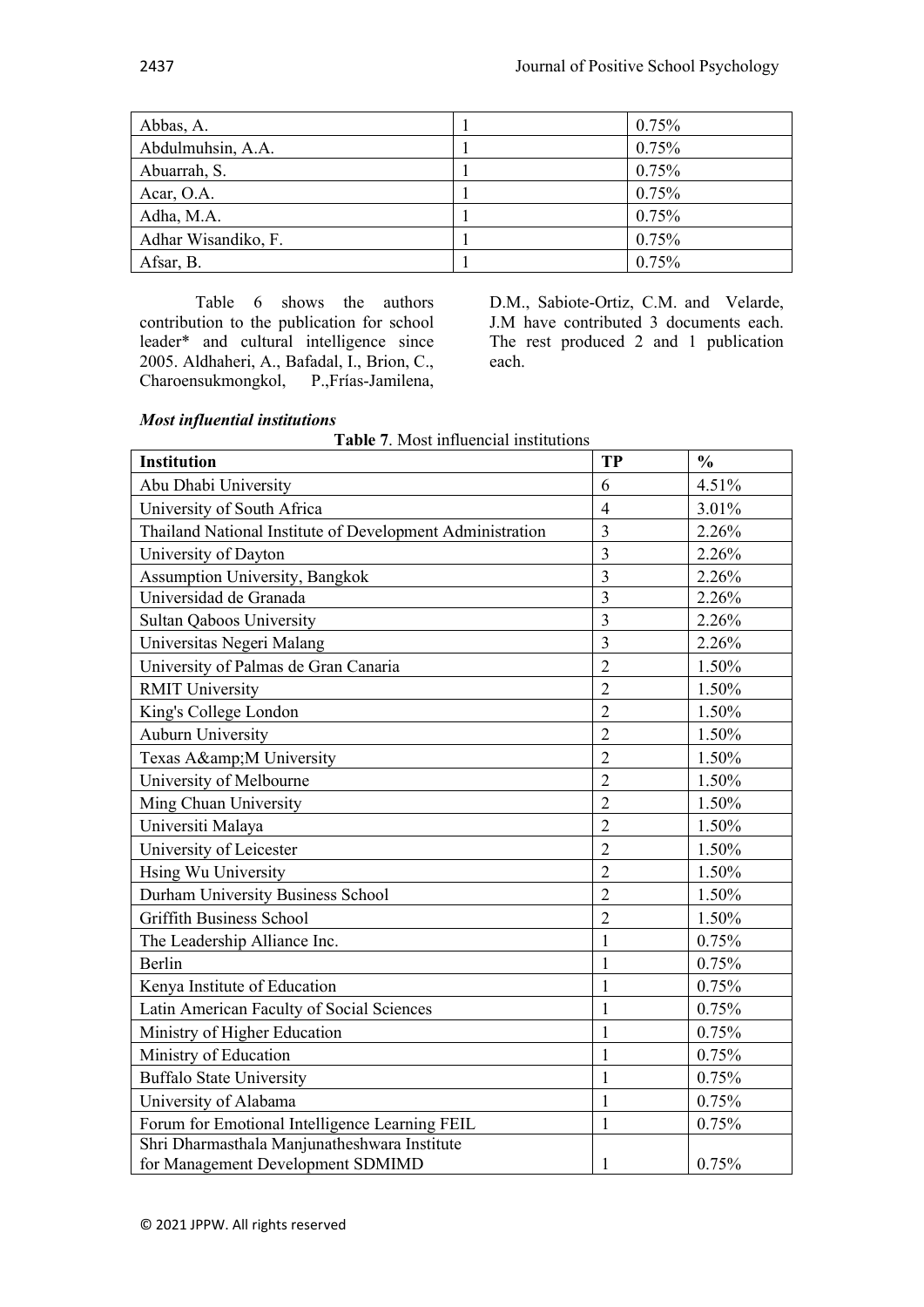| $\sqrt{C}$<br>$\overline{ }$<br>Lea l'ech, '<br>◡◡ | 75%<br>v. |
|----------------------------------------------------|-----------|
| $T_{\text{A}}$<br>GMI<br>UIVII<br>∟เน              | 75%<br>v. |

The most influential institutions in publishing the documents are presented in Table 7. Abu Dhabi University is the most influential institution with 6 publications. The second highest was University of South Africa with 4 publications while Thailand National Institute of

Development Administration, University<br>of Dayton, Assumption University, of Dayton, Assumption University, Bangkok, University de Granada, Sultan Qaboos University and UniversitasNegeri Malangproduced 3 each. The rest of the remaining institutions published 2 and 1 document each.

### *Citation Metric*

**Table 8***.*Citations Metric

| Metrics             | Data      |
|---------------------|-----------|
| Papers              | 133       |
| Number of citations | 902       |
| Years               | 2005-2022 |
| Citations per Year  | 53.06     |
| Citations per Paper | 6.78      |
| Authors per Paper   | 2.50      |
| h-index             | 15        |
| g-index             | 26        |

Table 8 presents the citation metrics for the retrieved documents for 18 years as of 29/03/2022. The software of Harzing's Publish or Perish has been used to find the citation metric for the extracted data from the *Scopus* database. The summary contains number of citations with their citations per year, citation per paper, and citations per author.

Altogether, there were 133 papers with 902 citations averaging at 53.06 citations per year of school leadership and cultural intelligence publications. Each paper was cited 6.78 times, and the total of h-index and the g-index were at 15 and 26 for the entire publications.

### *Keyword Analysis*

**Table 9.** Top-30 Keywords used.

| <b>Keywords</b>               | <b>TP</b> | $\frac{0}{0}$ |
|-------------------------------|-----------|---------------|
| Cultural Intelligence         | 22        | 16.54%        |
| Leadership                    | 16        | 12.03%        |
| Transformational Leadership   | 16        | 12.03%        |
| <b>Emotional Intelligence</b> |           | 5.26%         |
| Diversity                     | 6         | 4.51%         |
| Education                     | 6         | 4.51%         |
| <b>International Schools</b>  | 6         | 4.51%         |
| Culture                       | 4         | 3.01%         |
| <b>Higher Education</b>       | 4         | 3.01%         |
| Human                         | 4         | 3.01%         |
| Leadership Styles             | 4         | 3.01%         |
| Learning                      | 4         | 3.01%         |
| Malaysia                      | 4         | 3.01%         |
| <b>UAE</b>                    | 4         | 3.01%         |
| <b>Cultural Diversity</b>     | 3         | 2.26%         |
| <b>Educational Leadership</b> | 3         | 2.26%         |
| Inter cultural Competence     | 3         | 2.26%         |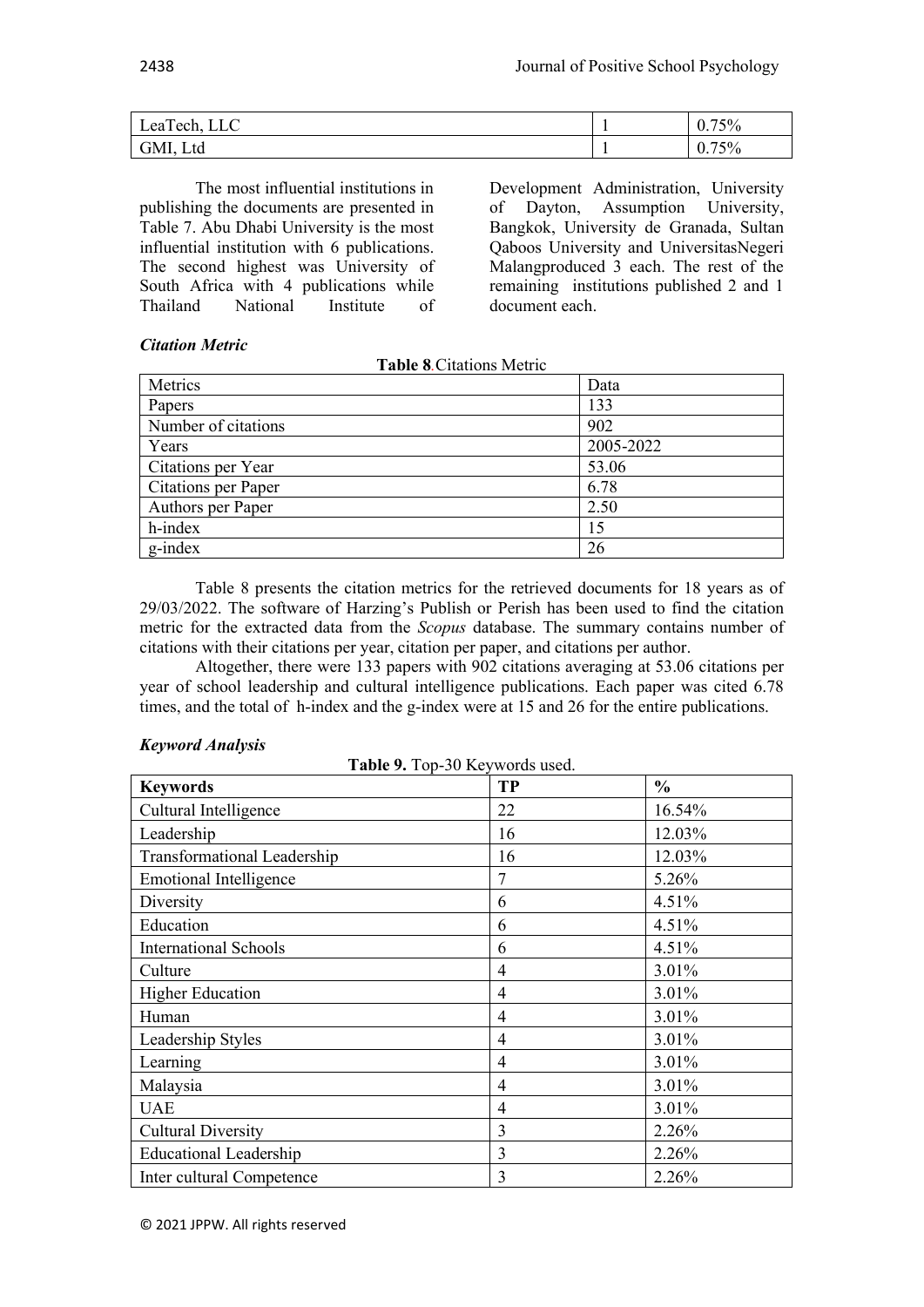| School Climate             | 3              | 2.26%    |
|----------------------------|----------------|----------|
| <b>School Leaders</b>      | 3              | 2.26%    |
| School Leadership          | 3              | 2.26%    |
| Article                    | 2              | $1.50\%$ |
| Assessment                 | 2              | 1.50%    |
| Attitude                   | 2              | 1.50%    |
| China                      | $\overline{2}$ | 1.50%    |
| Creativity                 | 2              | 1.50%    |
| <b>Cultural Difference</b> | $\overline{2}$ | 1.50%    |
| Discrimination             |                | 1.50%    |

Table 9 shows Top-30 keywords in the development of school leader and cultural intelligence that has been published between 2005 and 2022. Cultural intelligence, leadership and transformational leaderships were the main keywords used by literatures in this study.

## **5. CONCLUSIONS**

This analysis concludes that the number of publications on this topic has been steadily increasing since 2005.This development is most likely due to the multiculturalism or diversity of people from various cultures studying or working under one roof or under one organisation. School leaders are expected to gain cultural intelligence knowledge in order to manage students, teachers, staff, and members of the community from various cultures, ethnicities, and races.

Despite the fact that Scopus is one of the most extensive databases for academic research, it does not contain all published sources (Sweileh et al., 2017; Ahmi and Mohamad, 2019). The research using bibliometric analysis also has several limits that should be limited in order for readers to fully comprehend the article and for future research to be strengthened. In the first place, the results are limited to specific terms, such as school leader and cultural intelligence based on document titles. As a result, search query results for other fields (such as abstract and keywords) are excluded from this analysis. The main purpose is to use the title as a catchphrase in most academic works. Some researchers may concentrate on important words in the abstract or in the keyword field. As a

consequence, their research may or may not be directly relevant to their goal. As a result, prior to data analysis, data screening (filtering and cleaning) is required. It may be the subject of future investigation.

Future study could make advantage of more databases, such as Web of Science, Google Scholar, Dimensions, and others. Bringing all of these databases together can help produce exciting and valuable results. Despite these limitations, the current study adds to knowledge by presenting current trend of cultural intelligence in school.

### **REFERENCES**

Al Dhaheri, A. (2021) "Are school leaders culturally intelligent? Validation of the cultural intelligence (CQ) scale in the UAE." Journal for Multicultural Education. Ana Carolina Martini Braz de Mello e Souza, P. A. T. (March 2021). "A Bibliometric Study on Cultural Intelligence in Business Research." Organizational Cultures.

Ang S, Van Dyne L, Koh C, et al. (2007) Cultural Intelligence: its measurement and effects on cultural judgement and decision making, cultural adaptation, and task performance. Management and Organization Review 3: 335–71.

Earley PC and Ang S (2003) Cultural intelligence: Individual interactions across cultures: Stanford University Press.

Ellegaard, O., & Wallin, J. A. (2015). *The bibliometric analysis of scholarly production: How great is the impact?Scientometrics,105(3),1809–*

*1831.* doi:10.1007/s11192-015- 1645-z